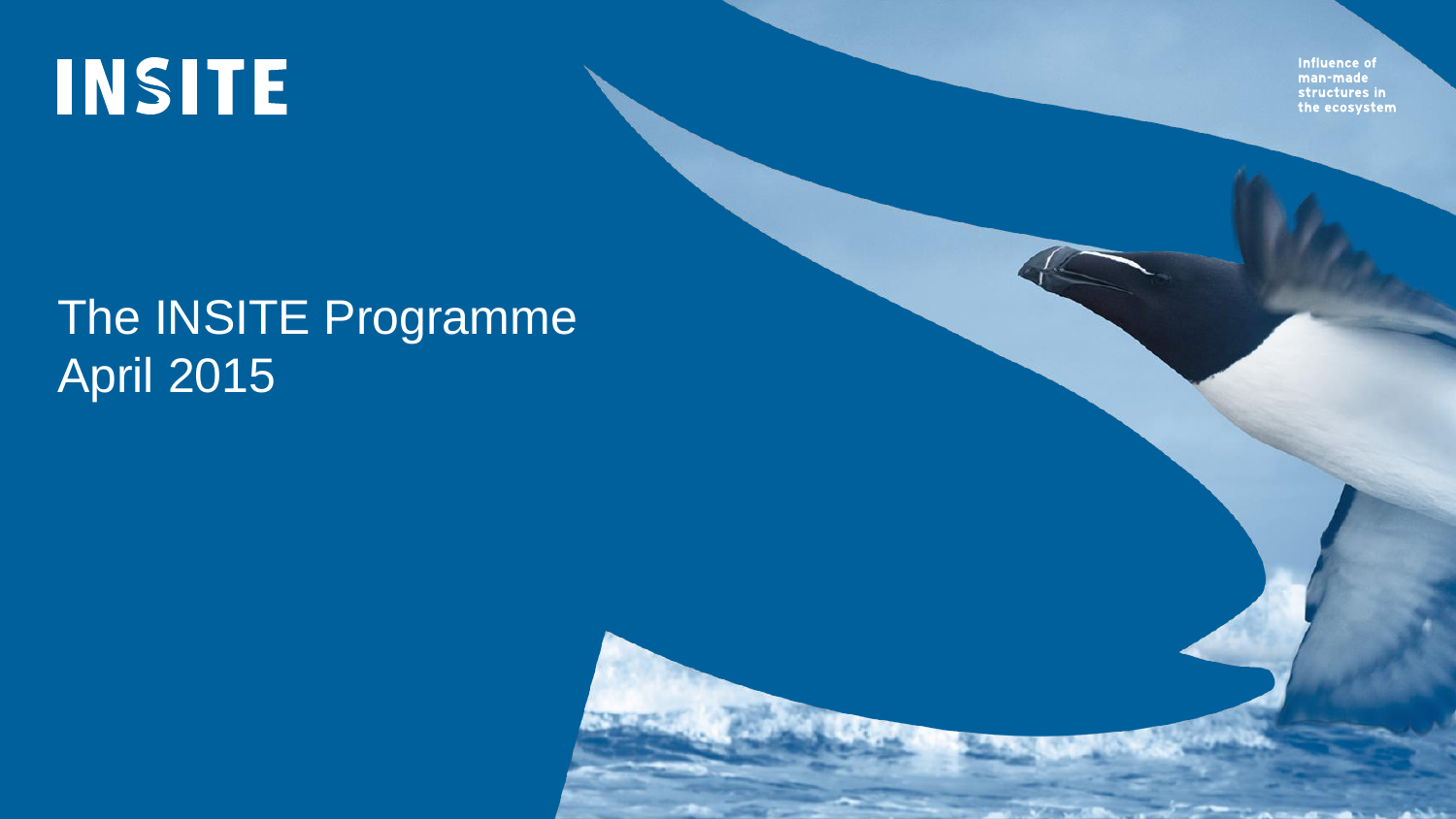| <b>INSITE</b>               | <b>INfluence of man-made Structures In The Ecosystem:</b><br>"To provide stakeholders with the independent scientific evidence-base needed to better<br>understand the influence of man-made structures on the ecosystem of the North Sea" |                                                                                                                 |  |
|-----------------------------|--------------------------------------------------------------------------------------------------------------------------------------------------------------------------------------------------------------------------------------------|-----------------------------------------------------------------------------------------------------------------|--|
| <b>Funding</b>              | 8 Sponsoring organisations, made up of oil and gas operators<br>(open to new entrants)                                                                                                                                                     |                                                                                                                 |  |
| <b>Research Funds</b>       | Foundation Phase £2.4M (£1.8M net) over 3 years                                                                                                                                                                                            |                                                                                                                 |  |
| <b>Scientific Direction</b> | Independent Scientific Advisory Board (ISAB)                                                                                                                                                                                               |                                                                                                                 |  |
| <b>Outcomes</b>             | Papers and articles published in the scientific media (requirement) Stakeholder workshops<br>at end of years 1 and 2 of Programme                                                                                                          |                                                                                                                 |  |
| <b>Timeline</b>             | <b>INSITE Sponsor Contract:</b><br><b>Foundation Phase:</b>                                                                                                                                                                                | - April 2014<br>- Pre-proposals: August 2014<br>- Full Proposals: December 2014<br>- Funding Awards: March 2015 |  |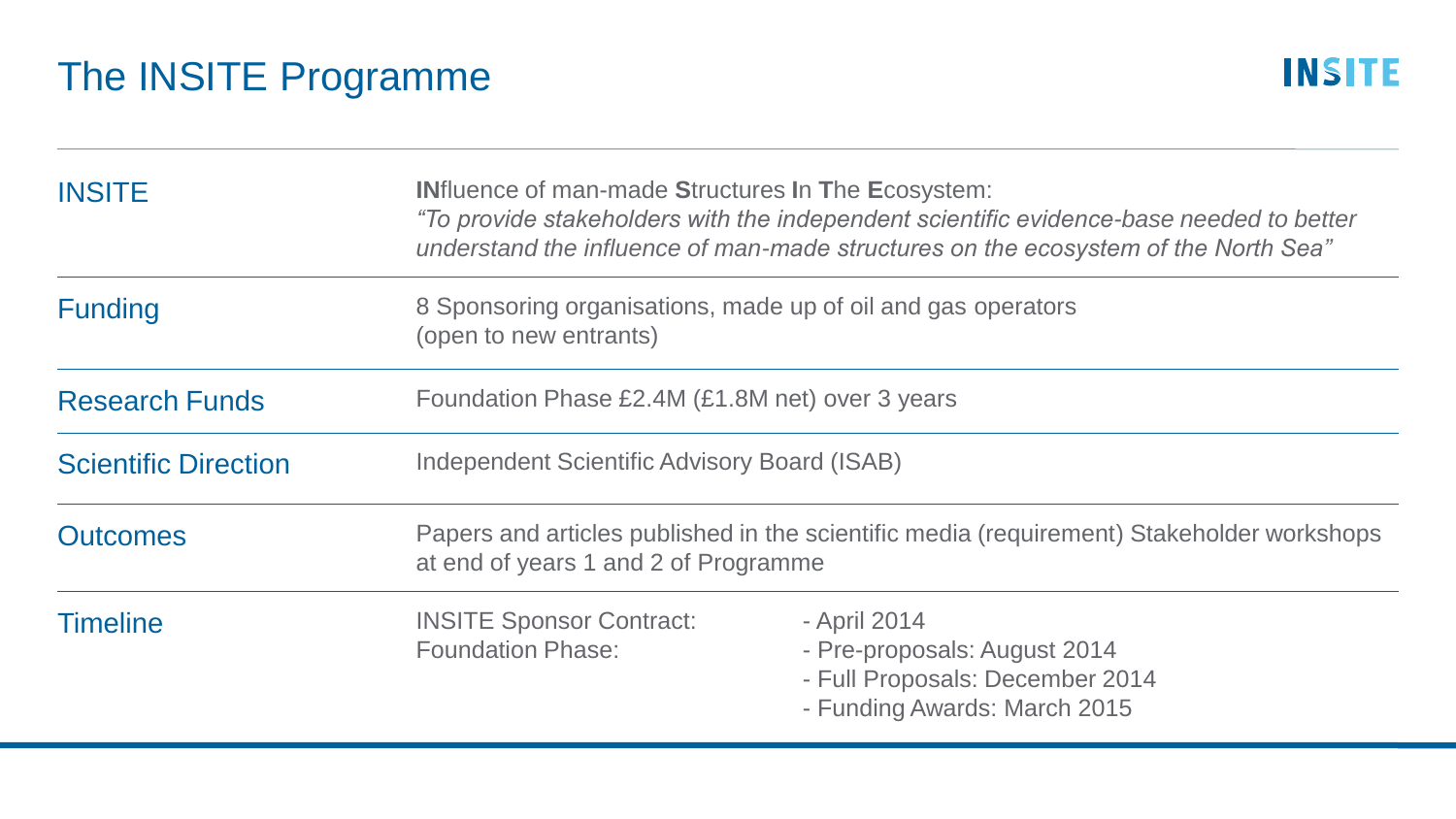The overall aim of the INSITE Programme is:

- *To provide stakeholders with the independent scientific evidence-base needed to better understand the influence of man-made structures on the ecosystem of the North Sea*
- The primary objectives of the study are to help establish:
- *a) the magnitude of the effects of man-made structures compared to the spatial and temporal variability of the North Sea ecosystem, considered on different time and space scales; and*
- *b) to what extent, if any, the man-made structures in the North Sea represent a large inter-connected hard substrate system.*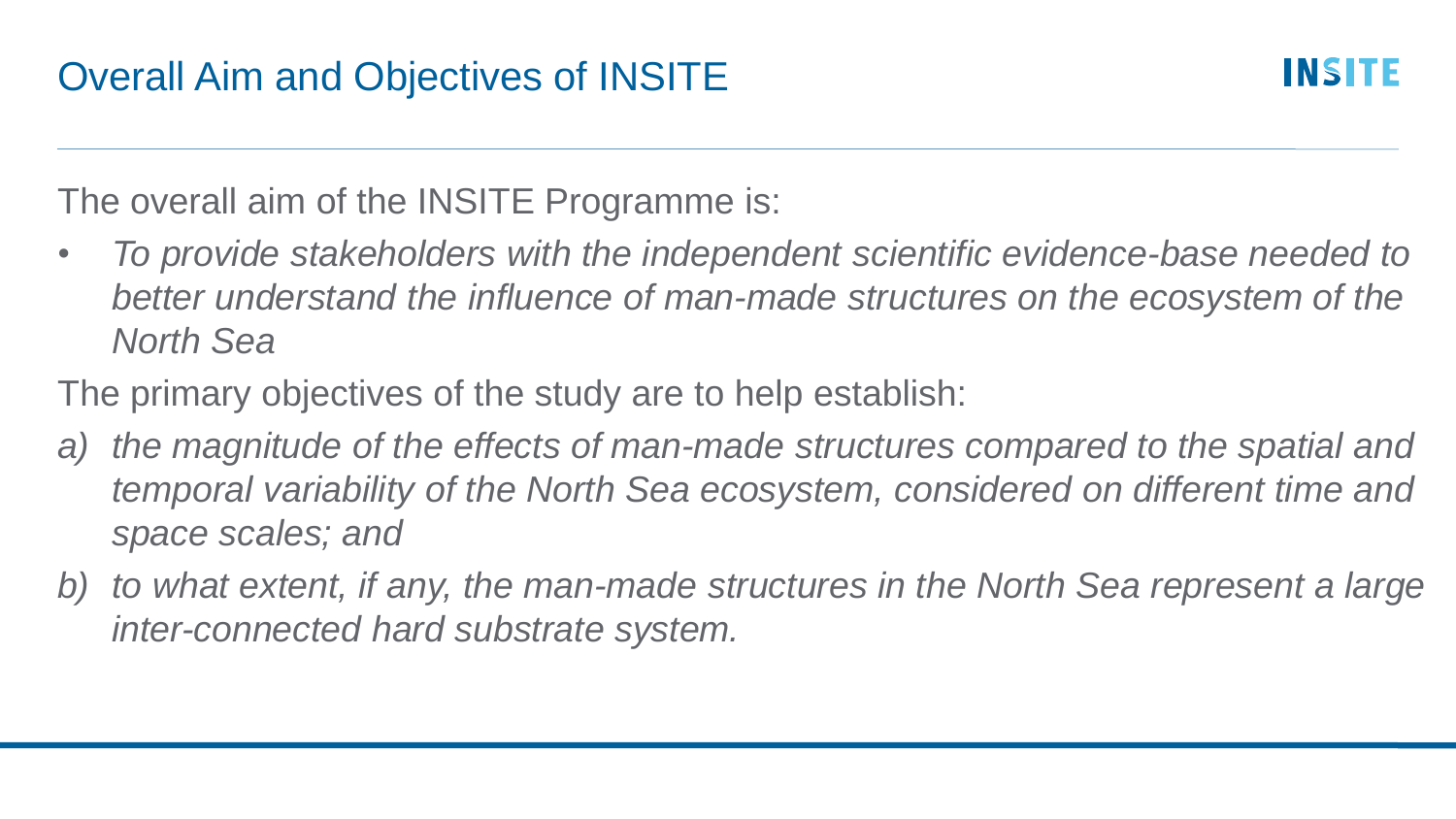| <b>JIP Phase</b>            | <b>Foundation</b>                                                  | Preparatory                                     | <b>Survey</b>                                 |
|-----------------------------|--------------------------------------------------------------------|-------------------------------------------------|-----------------------------------------------|
| Output                      | An Ecosystem<br>Approach?                                          | Preparation for survey<br>phase                 | Data collection and<br>ecosystem model update |
|                             | Develop an Ecosystem<br>Framework                                  |                                                 |                                               |
|                             | <b>Ecosystem Model</b><br>research, observations<br>and validation | Scope subject to outcomes from Foundation Phase |                                               |
|                             |                                                                    |                                                 |                                               |
|                             | Propose scope for<br>further work                                  |                                                 |                                               |
| <b>Timeline (estimated)</b> | 2014-2016                                                          | 2017-2018                                       | 2019-2020                                     |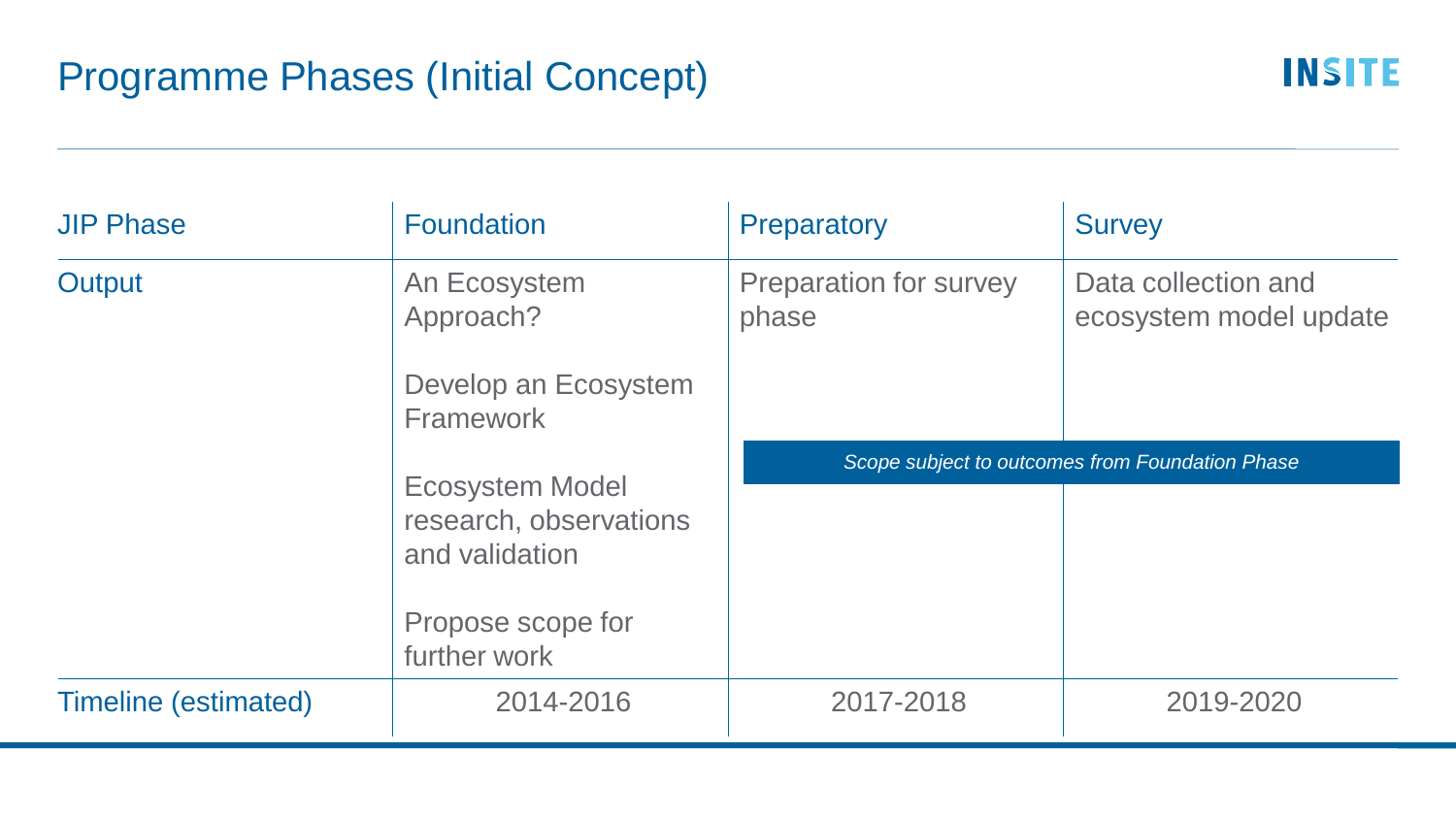(a) To help establish: *"the magnitude of the effects of man-made structures compared to the spatial and temporal variability of the North Sea ecosystem, considered on different time and space scales";* INSITE is*:*

- (i) Evaluating the ecological relevance of man-made structures on trophic functioning (using, for example, biological trait analysis, effect size analysis, and mass balance models such as Ecopath with Ecosim)
- (ii) Developing a cost efficient method for the inventory of sessile communities using state-of-the-art DNA metabarcoding, and analysing the genetic population structures of mussels and other abundant invertebrates that have different dispersal strategies
- (iii) Developing an ecological model for the North Sea that uses a GIS interface to couple existing spatial data and modelled habitat to a food web model
- (iv) Measuring concentrations and fluxes of particles (organic matter, larvae) and solutes (nutrients, dissolved organic matter) around an offshore installation in shallow and deep settings to assess the impact on the surrounding benthic community through community parameters (biomass, respiration)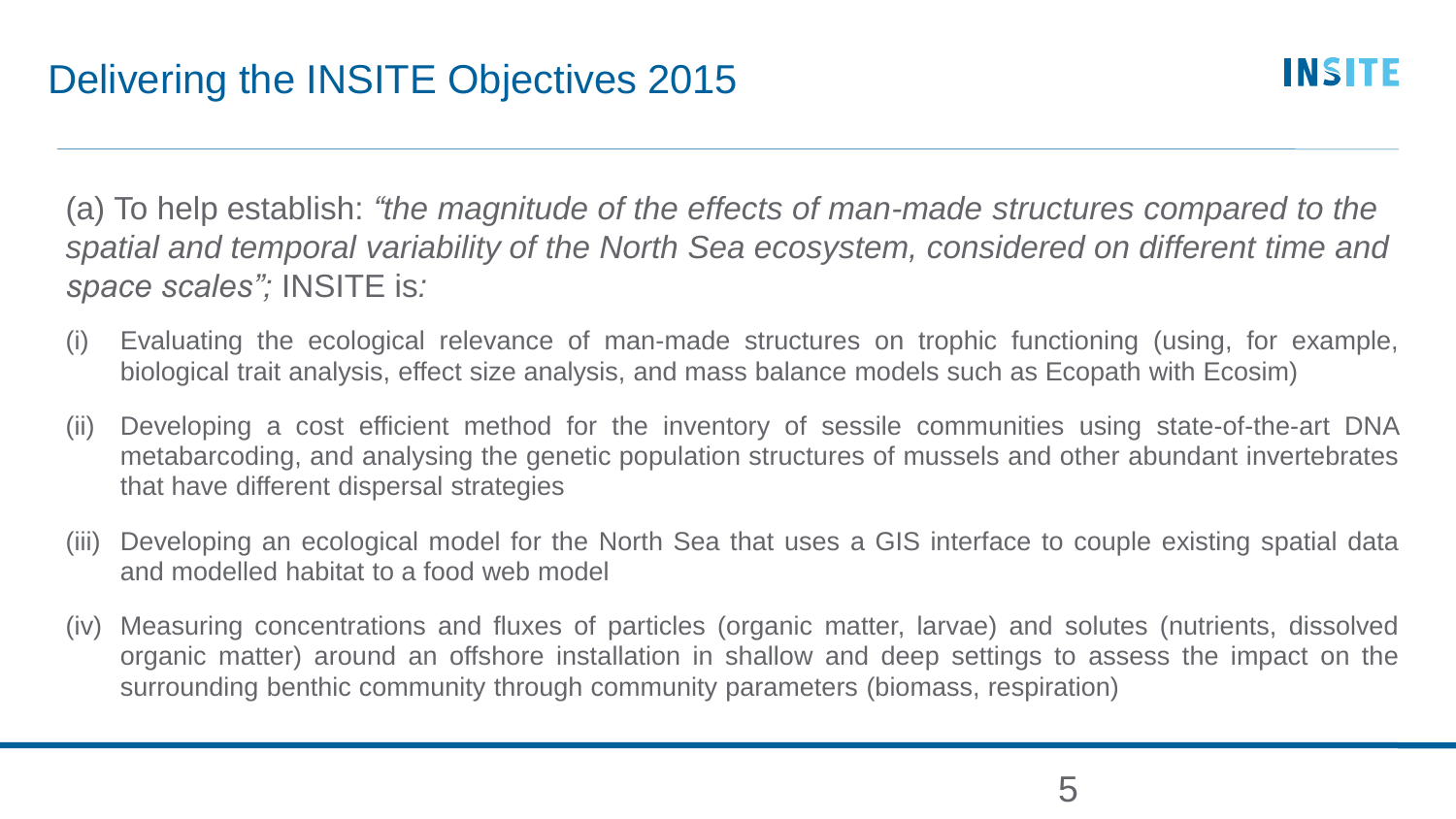(b) To help establish: "*to what extent, if any, the man-made structures in the North Sea represent a large inter-connected hard substrate system";* INSITE is:

- (i) Evaluating the potential connectivity of disconnected systems of man-made structures, analysed by species genetic population structure in combination with modelling approaches (larval-drift and individual-baseddispersal models), validated by species genetic population structure
- (ii) Performing network analysis of ecosystem connectivity and assessing the impacts of potential decommissioning strategies
- (iii) Re-analysing existing fish tagging data to assess the importance of man-made structures for fish distribution
- (iv) Facilitating access to oil and gas industry data collected at offshore installations (e.g. marine growth data)

*Note: The INSITE Programme is grateful for significant in-kind support offered by oil and gas operators and scientific institutions in the form of vessel time and access to offshore facilities*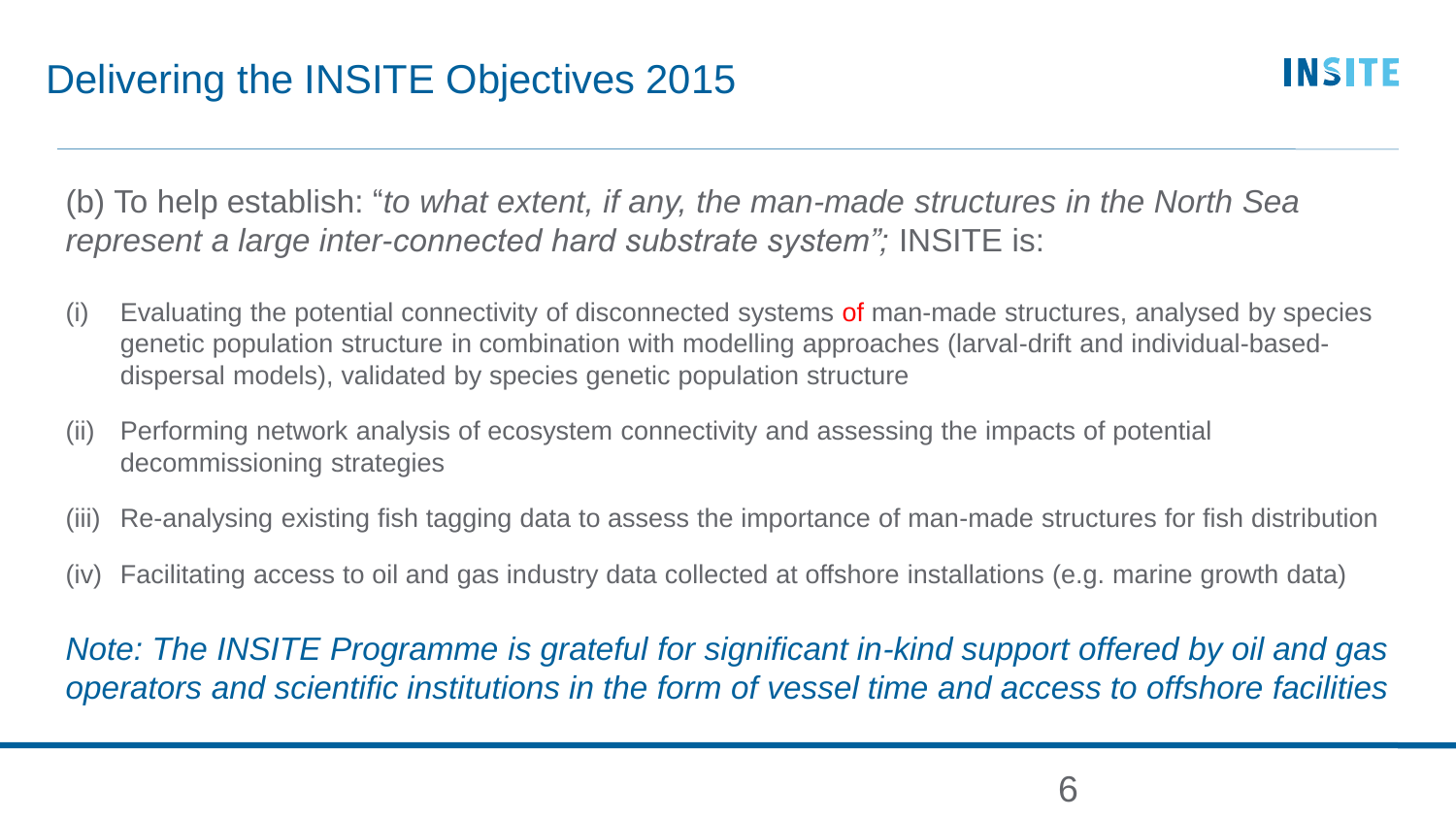

- INSITE has established a model of collaboration between the European scientific community and industry to deliver independent, relevant science for the benefit of all stakeholders
- Outcomes from INSITE will directly inform the offshore decommissioning debate (decommissioning of 500 + oil and gas platforms in the next 50 years; estimated costs: 100-150 billion Euros) and any other discussion relating to man-made structures in the North Sea (e.g. O&G or wind-farm developments)
- The INSITE ISAB has identified an initial (fully-funded) programme of research with a value of £1.2M, starting in 2015 – INSITE Foundation Phase
- A further programme of research estimated at £600K is proposed by ISAB (also as part of Foundation Phase) – this has yet to confirm funding
- The INSITE Programme is actively seeking partners to develop a funding model beyond Foundation Phase

## *More information can be found on: www.insitenorthsea.org* 7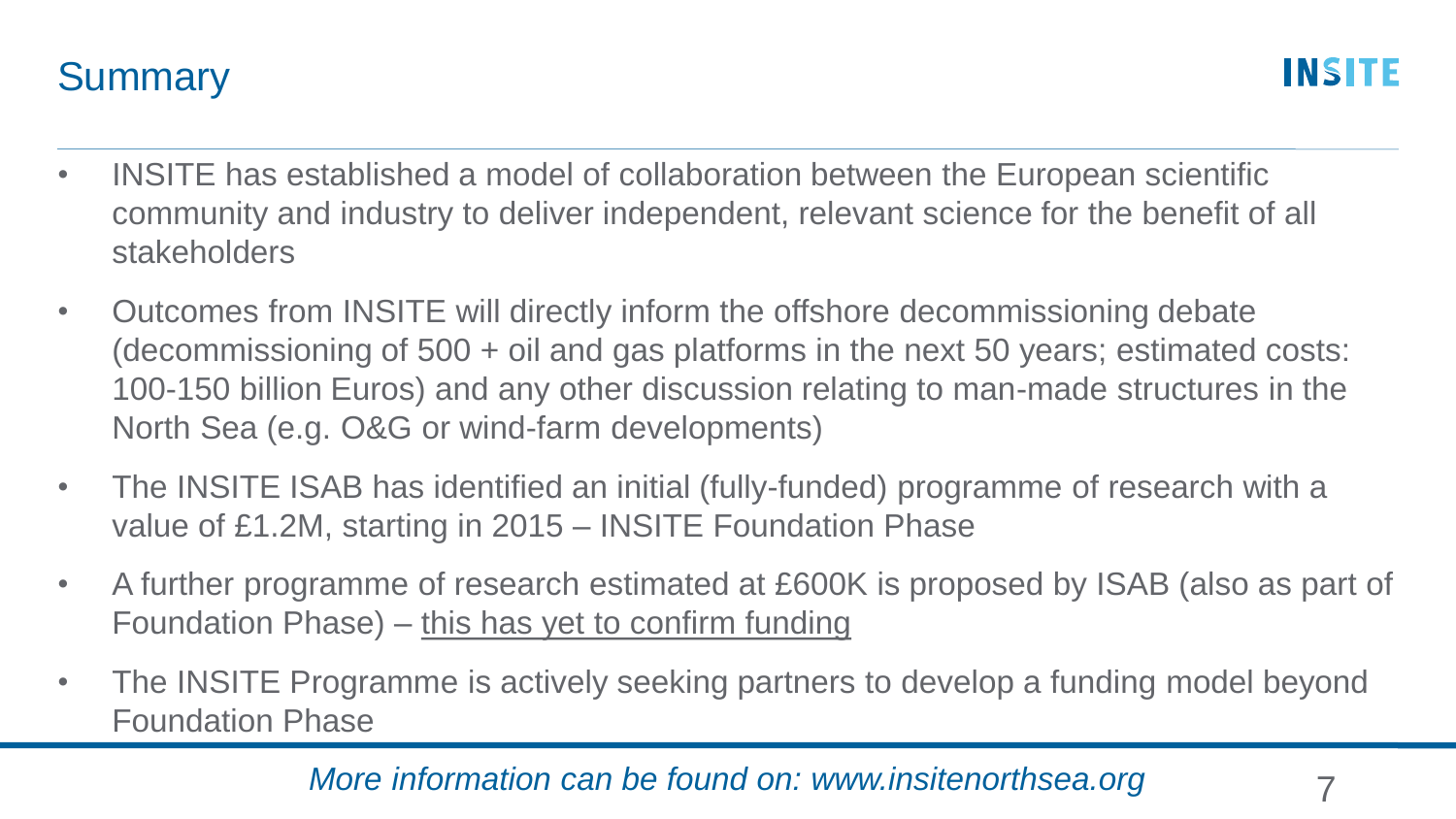INSITE web-site is available for information and progress updates:

[www.insitenorthsea.org](http://www.insitenorthsea.org)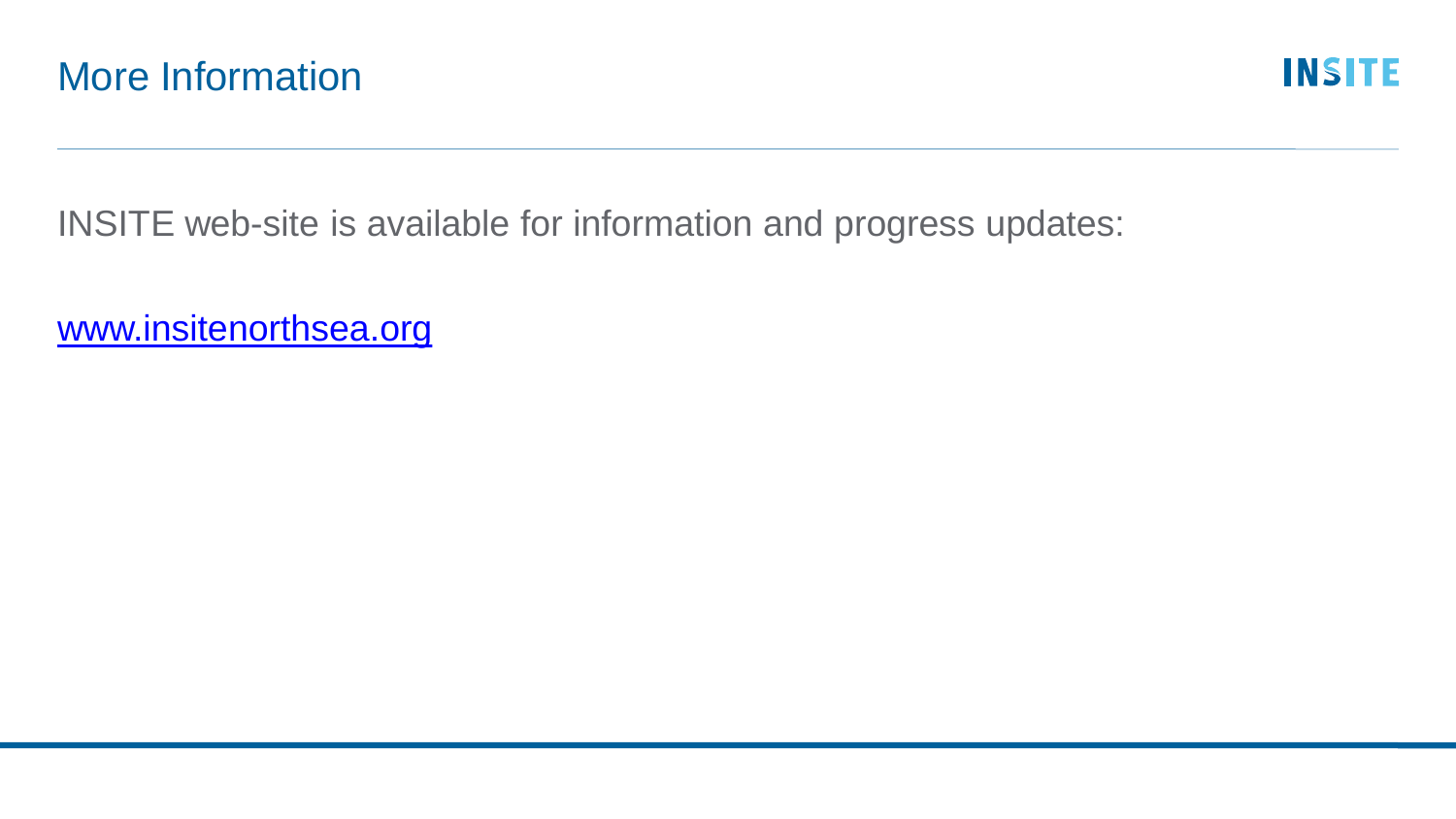## The INSITE Independent Scientific Advisory Board (ISAB)

- Dr Graham Shimmield (Chair), *Bigelow Laboratory for Ocean Sciences, Maine*
- Professor Jan de Leeuw, *Royal Netherlands Institute for Sea Research and University of Utrecht*
- Professor Karen Wiltshire, *Alfred Wegener Institute and University of Bremen*
- Professor Steve Thorpe, *School of Ocean Sciences, Bangor University*
- Professor Torgeir Bakke, *Norwegian Institute for Water Research*
- Professor Henk Brinkhuis, *Royal Netherlands Institute for Sea Research and University of Utrecht*
- Professor John Shepherd*, National Oceanography Centre, University of Southampton*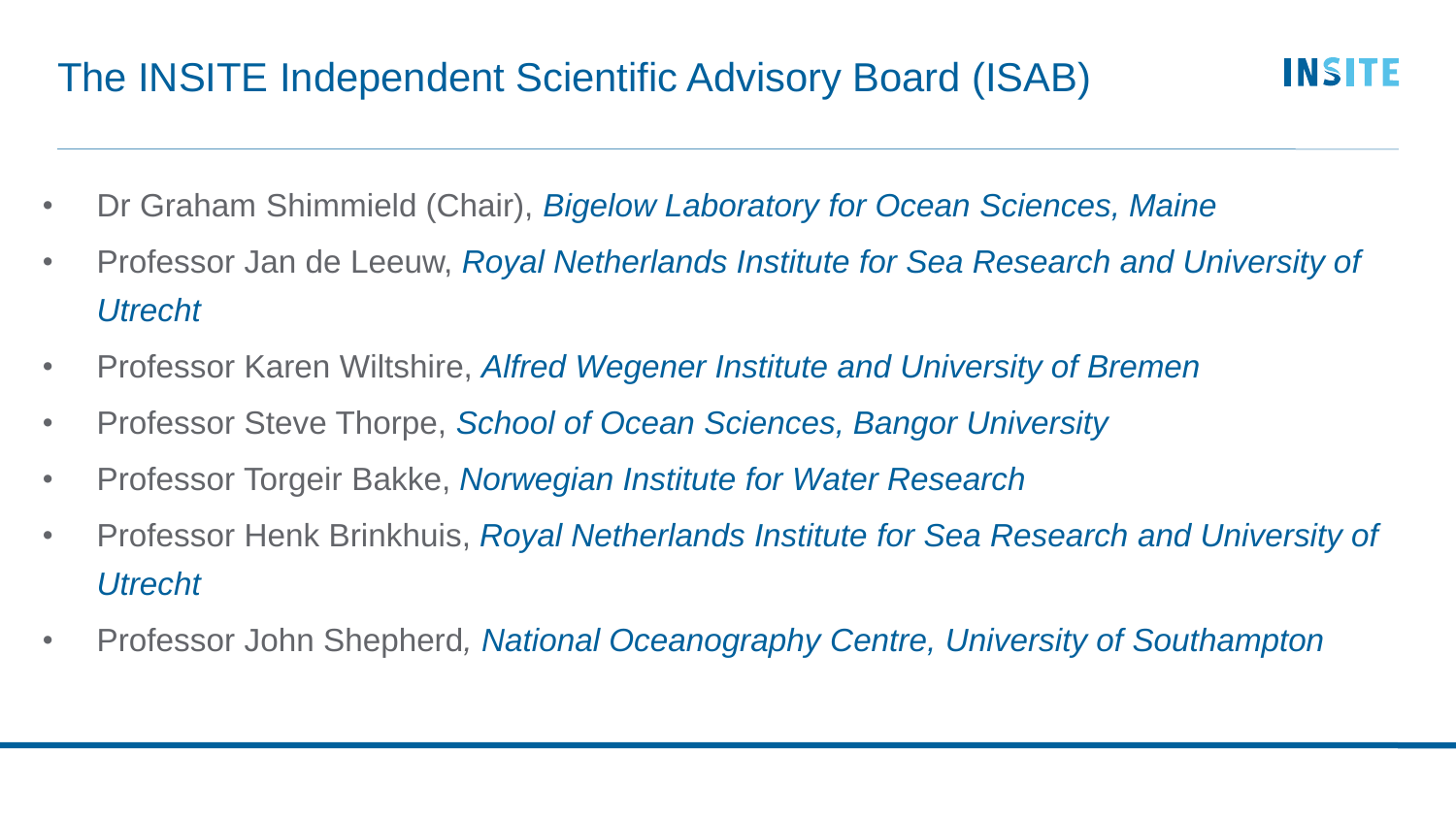The INSITE ISAB has recommended a program of research for 2016 (subject to additional funding); the selected proposals will:

- (i) Use industry marine growth surveys and computer simulations of high-resolution ocean conditions and dynamics to estimate dispersal potential between 'donor' and potential 'recipient' platforms.
- (ii) Examine how the distributions of apex predators are influenced by proximity to man-made structures, while considering other temporal and spatial variation in their environment (e.g. habitat, depth, temperature)
- (iii) Use animal-borne device data to quantify the encounter rate with man-made structures and also the proportion of encounters that result in the use of structures for foraging
- (iv) Focus on trying to identify whether MMS have had an impact on the plankton community, using statistical methods to remove environmental signals from plankton time series, and compare this to areas where MMS are absent

## Funding decisions due by end of October 2015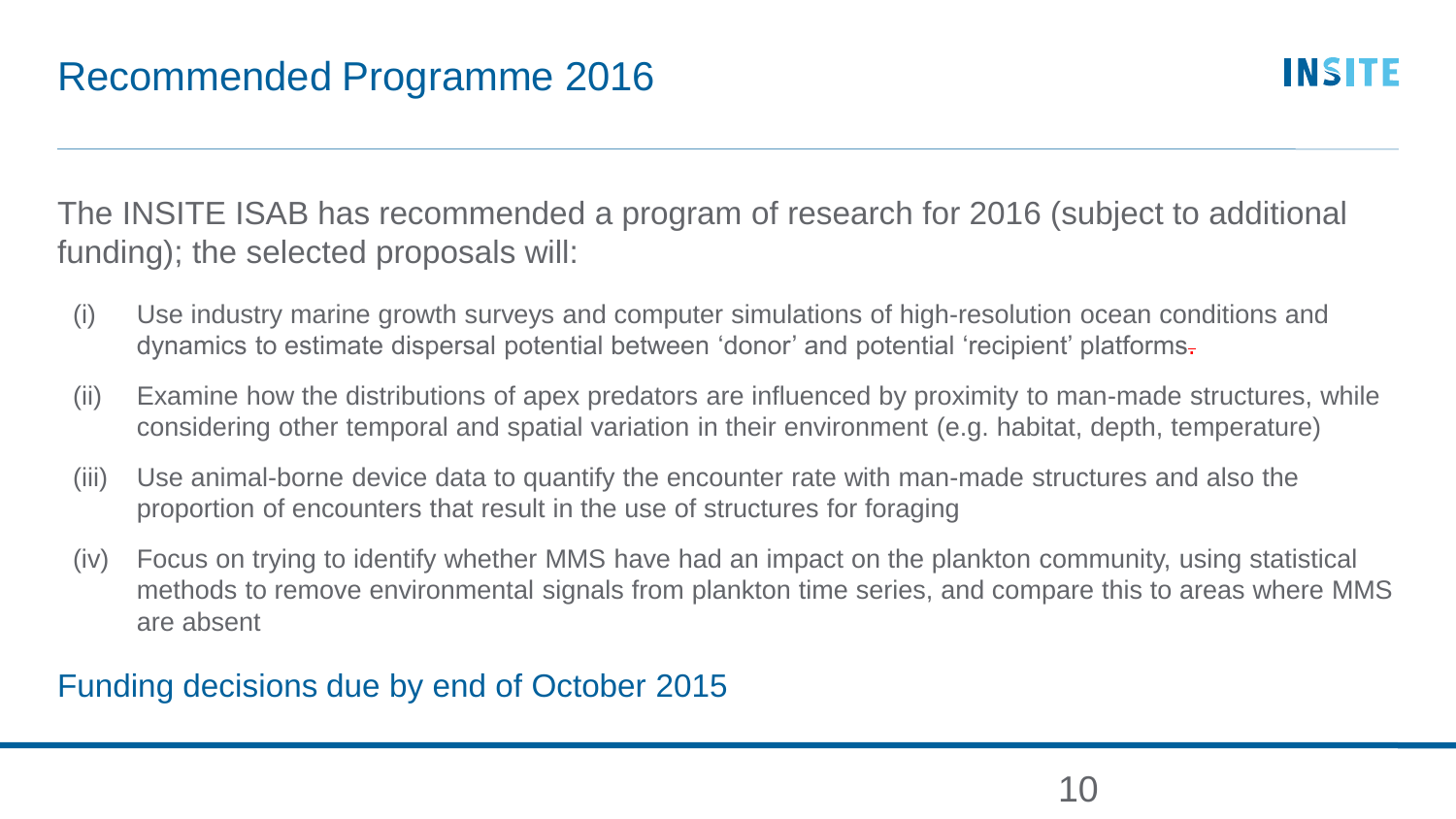| <b>Objective Area</b>      | <b>Key Definitions</b>                                                                                                                                |
|----------------------------|-------------------------------------------------------------------------------------------------------------------------------------------------------|
| Influence                  | Ecosystem approach<br>Cumulative effects compared to other stressors<br>Coupled ecosystem modeling is an important aspect                             |
| <b>Man-made Structures</b> | Anything which has an 'Environmental Impact'<br><b>Plus shipwrecks</b><br>Marine litter is excluded                                                   |
| Ecosystem                  | <b>Thematic areas</b><br>Impact of fisheries will not be considered<br>Influence of man-made structures on fisheries and fish stocks will be included |
| <b>North Sea</b>           | May include east Irish Sea, but not West of Shetland<br>UK, Norway, Netherlands and Denmark included                                                  |